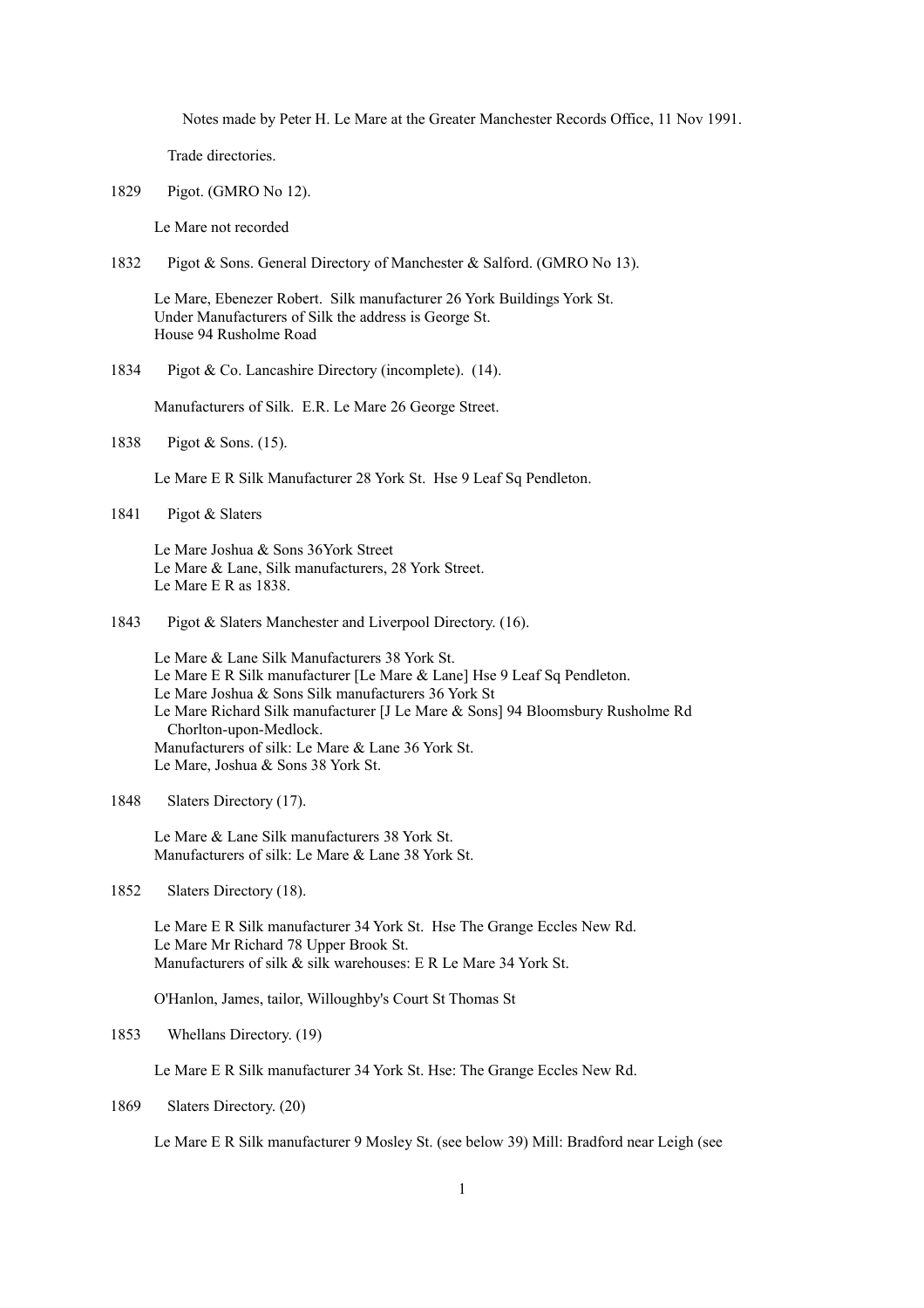below Bedford; maps show this). Hse Alderley Edge. Le Mare Frederick grocer 133 Chapel St Salford. Le Mare Richard manufacturer and agent 16 Lever St. Hse 90 Upper Brook St

Silk manufacturers & warehouses: Le Mare E R 39 Mosley St. Works: Bedford Leigh. Le Mare Richard 16 Lever St.

O'Hanlon William, Agent, York St Chambers York St. Hse: Derby Rd Fallowfield.

## 1869 Slater's Lancashire Directory (Preston Records Office)

Manufacturers of silk: Le Mare E R Brewery Lane Bedford, Leigh; warehouse 34 York St Manchester

## 1887 Kelly's Directory. (21)

Le Mare & Griffin, Silk & mixed goods manufacturers, 7 Portland St. Le Mare Samuel, silk manufacturer, [Le Mare & Griffin] 7 Portland St.

O'Hanlon Wm & Co. Merchants 27 Dale St Oldham St.

1895 Slater's (Preston RO)

Le Mare Alfred cashier 237 Upper Brook St Manchester Le Mare Richard, inspector of agents Mutual Life Assurance Co. of New York, 28 Brown St Manchester; res. Cobden Villas Heaton Chapel. Le Mare silk not mentioned.

1898 Slater's Directory. (22)

Le Mare not listed under Manufacturers of Silk.

Le Mare Alfred householder Lathkill Dickenson Rd Rusholme. Le Mare Alfred mechanist (E Le Mare & Son) 10 Huntingdon St C on M. Le Mare Richard Cobden Villas 13 Victoria Grove Heaton Chapel

Le Mare E & Son Entertainments of Evening Parties, Fetes, and Bazaars; Conjuring, Punch and Judy, Ventriloquism, Marionettes, Dissolving Views, Shadowography &c. 28 Coupland St C on M.

O'Hanlon, Wm & Co Lim. Cretonne printers, merchants & Manchester warehousemen. Specialities: cretonnes, woven & printed blinds and quilts. 27 Dale St Oldham St and at 21 Newgate St London EC. Pay days Tues & Fri. **TN** 120 Nat.; **TA** CRETONNE Manchester. O'Hanlon Wm JP West Thorpe Bowdon

1899 Slater's Manchester & Salford. (Preston RO)

Le Mare Miss Henrietta, matron, Homes of Peace for Persons in Consumption Ashton Old Road Oldham.

Le Mare Alfred entertainer [E Le Mare & Son] 28 Coupland St C on M. Le Mare Alfred Lathkill Dickenson Rd Rusholme. Le Mare E & Son Entertainers as above. Le Mare Richard resident secretary English & Scottish Law Life Association 18 Arcade Chambers St Mary's Gate. Le Mare E M Miss Teacher of music 141 Burton Rd West Didsbury.

<sup>1903</sup> Slaters Directory. (23)